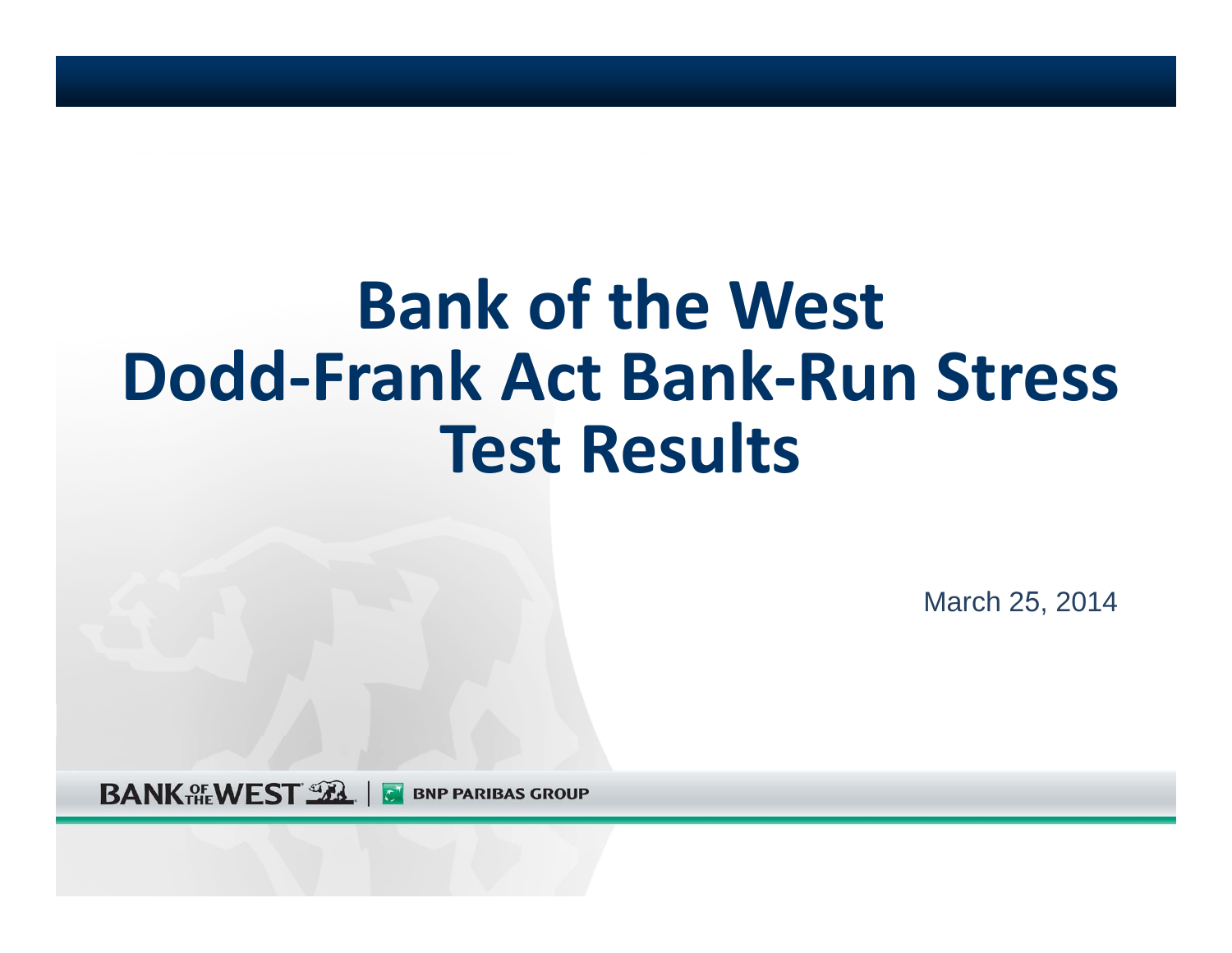## **Bank of the West Overview**

Bank of the West ("the Bank") is a State of California chartered bank serving customers from over 600 retail and **commercial banking locations in 19 Western and Midwestern states as well as New York, Chicago and Dallas.**

 **The Bank is wholly owned by BancWest Corporation, <sup>a</sup> financial holding company, which is <sup>a</sup> wholly owned subsidiary of BNP Paribas ("BNPP"), which:**

- Is a leading bank in the Eurozone with <sup>a</sup> headquarters in Paris
- Has nearly 185,000 employees and is present in 75 countries
- Maintains leading businesses in Europe, <sup>a</sup> significant presence in the United States and strong positions in Asia and the emerging markets

#### **The Bank offers <sup>a</sup> diversified portfolio of products and services for our customers including:**

- **Personal Banking** Branch, online, mobile and telephone banking services to meet the needs of the individuals, families and communities we serve
- **Small and Medium Enterprise Banking** Financing, cash management and financial advice for small and medium‐sized businesses and entrepreneurs
- **Commercial Banking** Commercial lending combined with the breadth of products and expertise of <sup>a</sup> global financial institution
- **Wealth Management** Wealth planning, investment management, personal banking, retirement, trust and estate services designed to meet the needs of affluent individuals and families
- **National Finance** Credit products for homes, vehicles and other major consumer purchases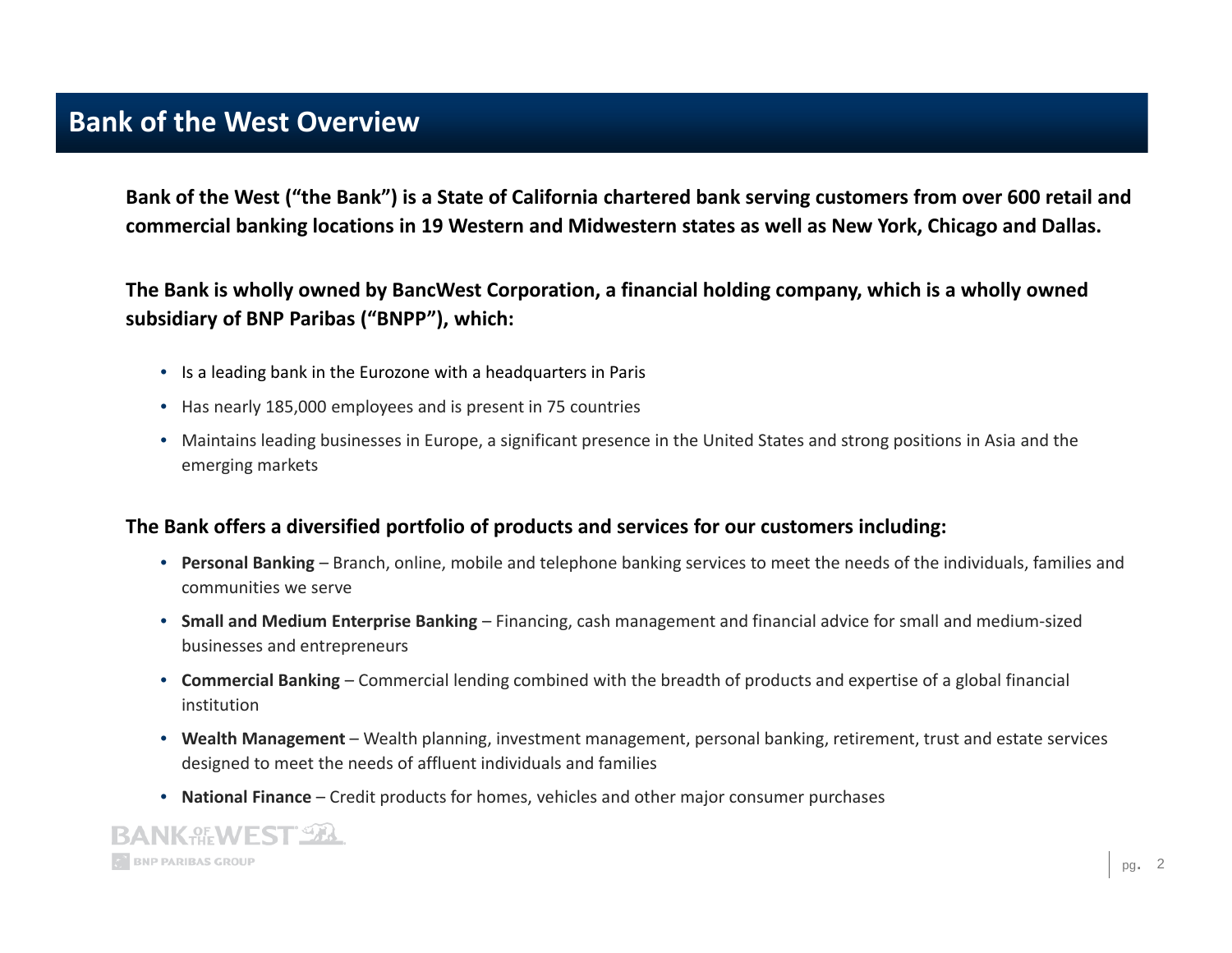## **Bank of the West Run Stress Test Results and Process**

#### **Regulations implementing Dodd‐Frank Act stress testing ("DFAST") require the Bank to apply various economic and financial assumptions to our portfolio and publicly disclose those results.**

The Bank projects financial results over <sup>a</sup> nine quarter forecast horizon, starting October 1, 2013 and ending on December 31, 2015. Capital actions included in this stress test disclosure include quarterly common dividend payments equal to the Bank's trailing four quarter average of dividend payments as of September 30, 2013 and no common share repurchases, as required by the Dodd‐Frank Act. Capital actions in this disclosure are not the Bank's planned capital actions.

#### **Disclosure requirements include:**

- Description of risks included and methodologies used in stress test
- Aggregate cumulative financial estimates of major income statement categories
- Cumulative dollar loss and loss rates by portfolio
- Explanation of most significant causes for changes in capital ratios
- Beginning, ending and minimum values of capital ratios

This is not a forecast of economic conditions, but rather a hypothetical scenario designed by regulators to help assess the strength and resilience of financial institutions in the event of severe economic and financial environments. For additional information on the Supervisory Severely Adverse scenario, please see the 2013 Supervisory scenarios for Annual Stress Tests Required under the Dodd-Frank Wall Street Reform and Consumer Protection Act of 2010, published by the Federal Deposit *Insurance Corporation on November 12, 2013.*

#### **BANK AF WEST SEA BNP PARIBAS GROUP**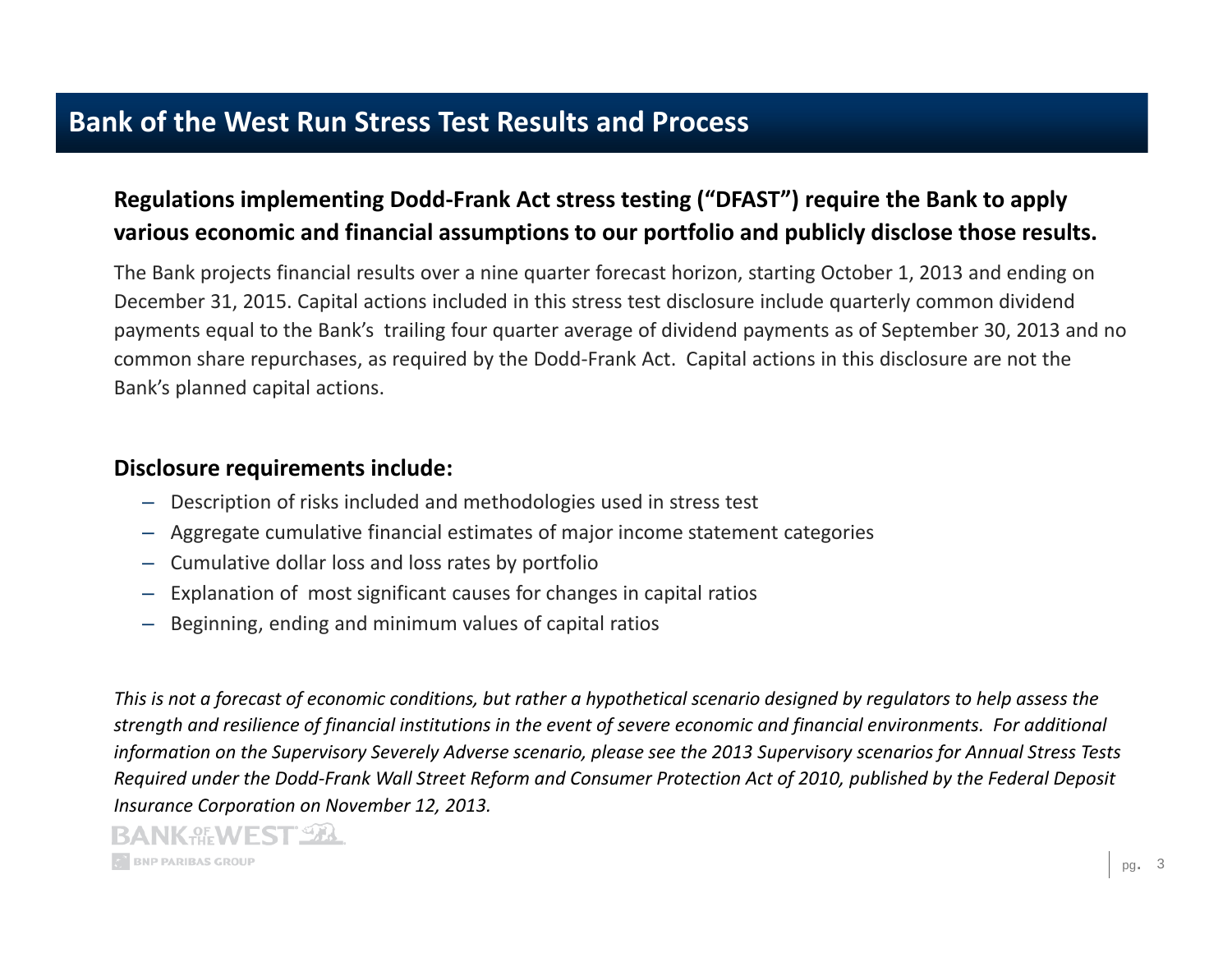# **Description of Risks Included in DFAST**

| <b>CREDIT</b>                     | Risk of loss resulting from the failure of a borrower or counterparty to honor its financial<br>or contractual obligations to the Bank.                                                                                                         |
|-----------------------------------|-------------------------------------------------------------------------------------------------------------------------------------------------------------------------------------------------------------------------------------------------|
| <b>LIQUIDITY</b>                  | Risk that the Bank is unable to liquidate assets to satisfy debt or deposit obligations as<br>they come due or fund increases in assets.                                                                                                        |
| <b>MARKET</b><br><b>VALUATION</b> | Risk of loss due to a decline in market sensitive items or items recorded at fair value.                                                                                                                                                        |
| <b>OPERATIONAL</b>                | Risk of loss from external events or inadequate or failed internal processes, people or<br>systems. This risk includes disruption in IT systems, errors and omissions in processes and<br>fraudulent activity by internal and external parties. |

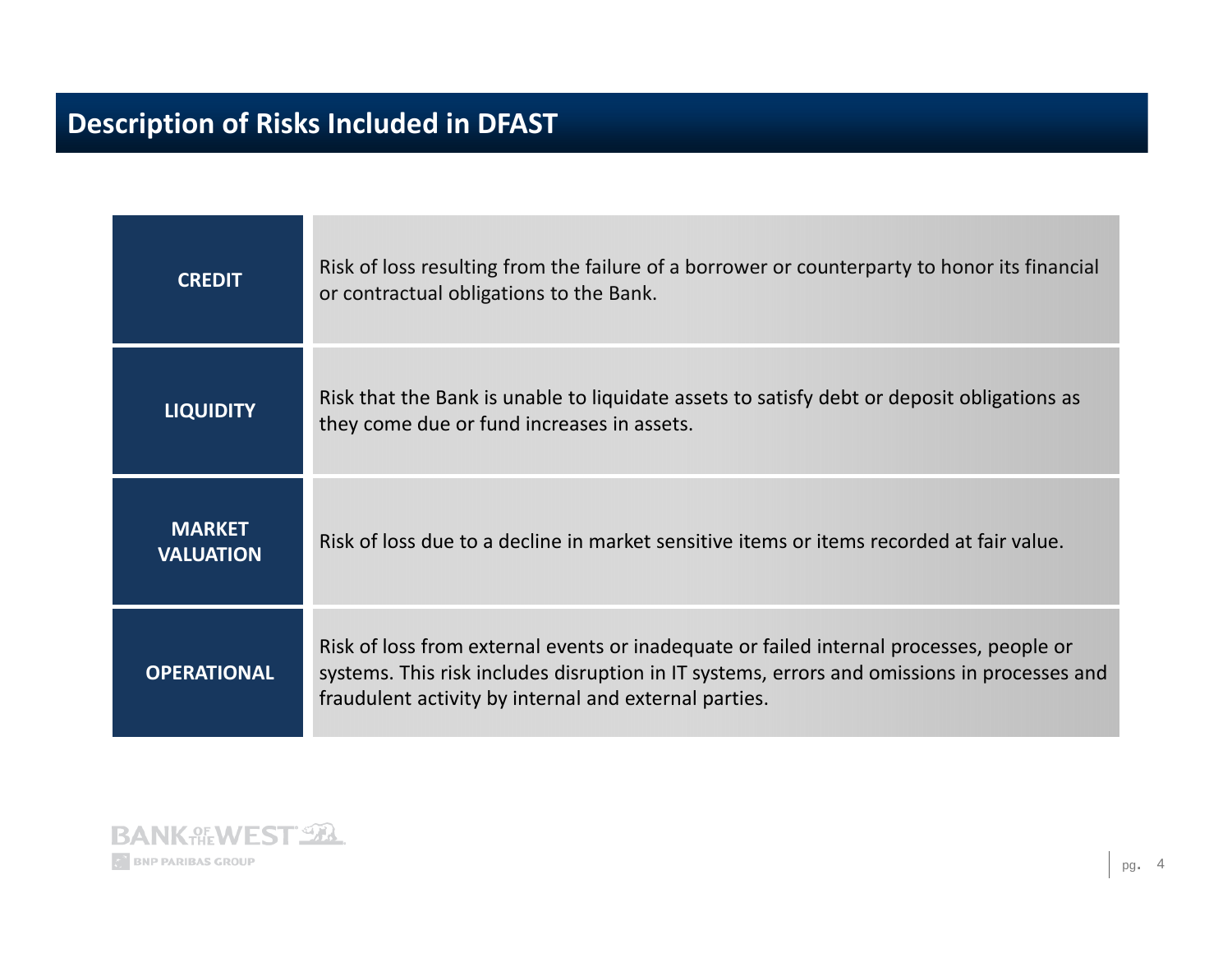# **Summary of Capital & Risk Components Captured in DFAST Projections**

|                                                           | <b>CAPITAL COMPONENTS</b>                                                                                                                                                      | <b>KEY RISKS CAPTURED</b>                                                                                                                             |  |
|-----------------------------------------------------------|--------------------------------------------------------------------------------------------------------------------------------------------------------------------------------|-------------------------------------------------------------------------------------------------------------------------------------------------------|--|
| <b>PRE-PROVISION</b><br><b>NET REVENUE</b><br>("PPNR")    | Projections based on macroeconomic<br>factors<br>Major assumptions for growth and runoff<br>are reviewed with lines of businesses                                              | Interest rate<br>Operational<br>Liquidity<br>Prepayment and optionality                                                                               |  |
| <b>OTHER INCOME</b><br><b>RELATED ITEMS</b>               | Net realized gains and losses on sales of<br>securities and other-than-temporary<br>impairment ("OTTI")                                                                        | Credit<br>$\bullet$<br>Liquidity<br>Interest rate<br>Market valuation                                                                                 |  |
| <b>PROVISIONS FOR</b><br><b>CREDIT LOSSES</b>             | Projections of expected losses, allowance<br>for loan and lease losses and non-<br>performing assets<br>Function of underlying commercial and<br>consumer loan characteristics | Credit Risk:<br>• Credit migration<br>Changes in probability of default or loss<br>given default (loss severity)<br>Changes in commitment utilization |  |
| <b>CAPITAL RATIOS</b><br><b>AND</b><br><b>PROJECTIONS</b> | Risk-weighted assets computation with<br>$\bullet$<br>correlation to historical Call Report trends<br>Capital actions recommended using four<br>quarter rolling average        | • Enterprise-wide risk assessment<br>• Capital adequacy process including<br>governance<br>Internal controls and data quality<br>$\bullet$            |  |

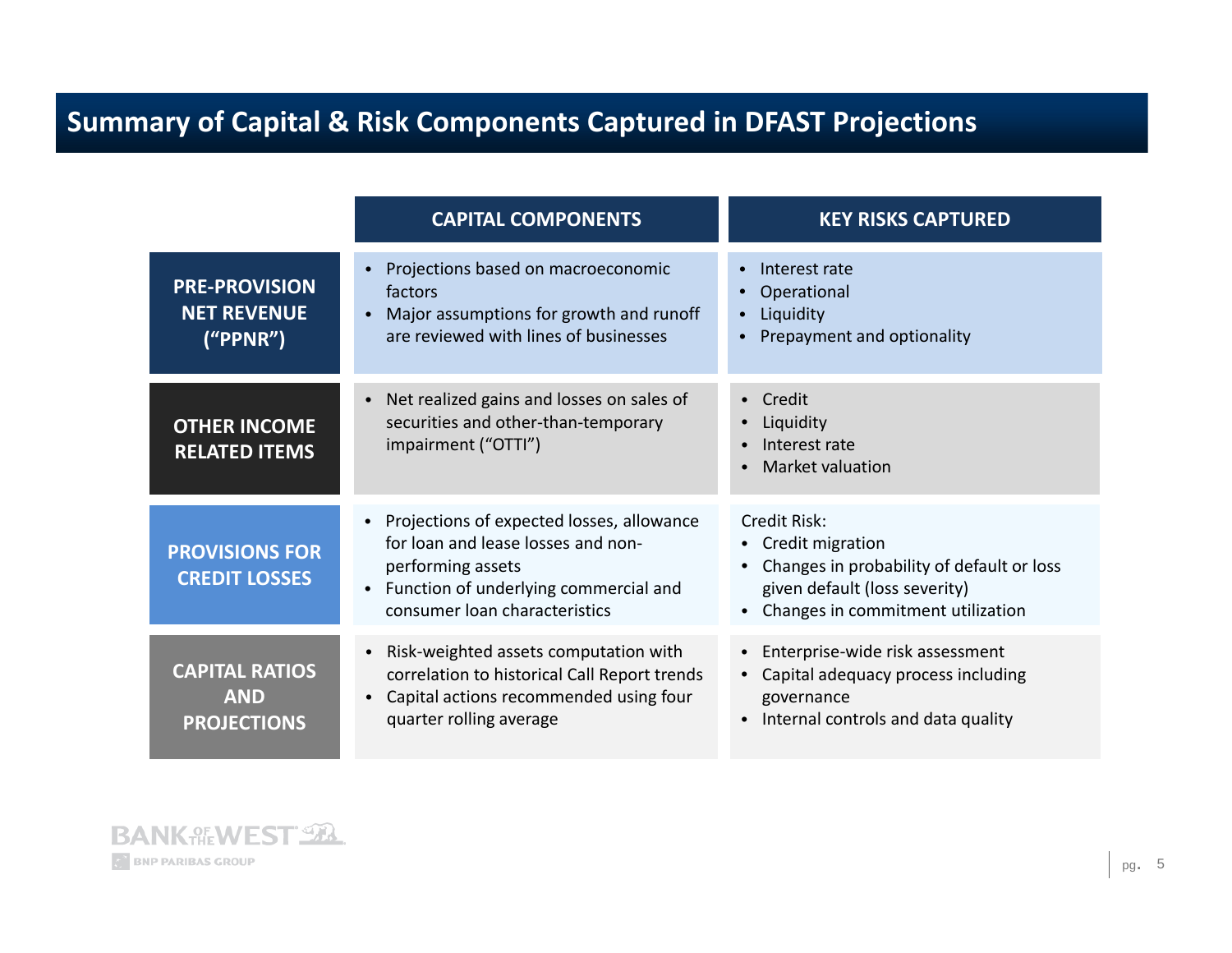## **PPNR Risks and Methodologies**

**Severely Adverse Scenario PPNR \$1.1 billion (October 1, 2013 – December 31, 2015)**

| <b>Scope</b>                                        | Net interest income<br>Noninterest income and other fee related revenues excluding realized gains on investment<br>securities<br>Noninterest expense includes losses associated with operational risk                                                                                                                                                                                                                                                                                                                                                    |
|-----------------------------------------------------|----------------------------------------------------------------------------------------------------------------------------------------------------------------------------------------------------------------------------------------------------------------------------------------------------------------------------------------------------------------------------------------------------------------------------------------------------------------------------------------------------------------------------------------------------------|
| Approach                                            | Net interest income components are based upon product level forecast for interest-earning<br>assets and interest-bearing liabilities by scenario<br>Loan yields and portfolio balances include assumptions for new business volumes,<br>prepayments and runoff<br>Available funding includes wholesale funds and advances from the Federal Home Loan Bank<br>Fee revenues are tied to certain balance sheet forecasts and bank initiatives<br>Major components of noninterest expense are based upon economic scenarios and<br>management's expectations |
| <b>Types of risks</b><br>identified and<br>captured | Interest Rate<br>Liquidity<br>Operational<br>Prepayment and optionality                                                                                                                                                                                                                                                                                                                                                                                                                                                                                  |
| <b>Methodologies</b>                                | Statistical models are used for key performance indicators (growth) forecasts that link<br>macroeconomic variables<br>Net interest income output includes scheduled principal and projected prepayments based<br>on balance sheet forecast by scenario<br>Operational losses are based on historical experience and scenario analysis                                                                                                                                                                                                                    |

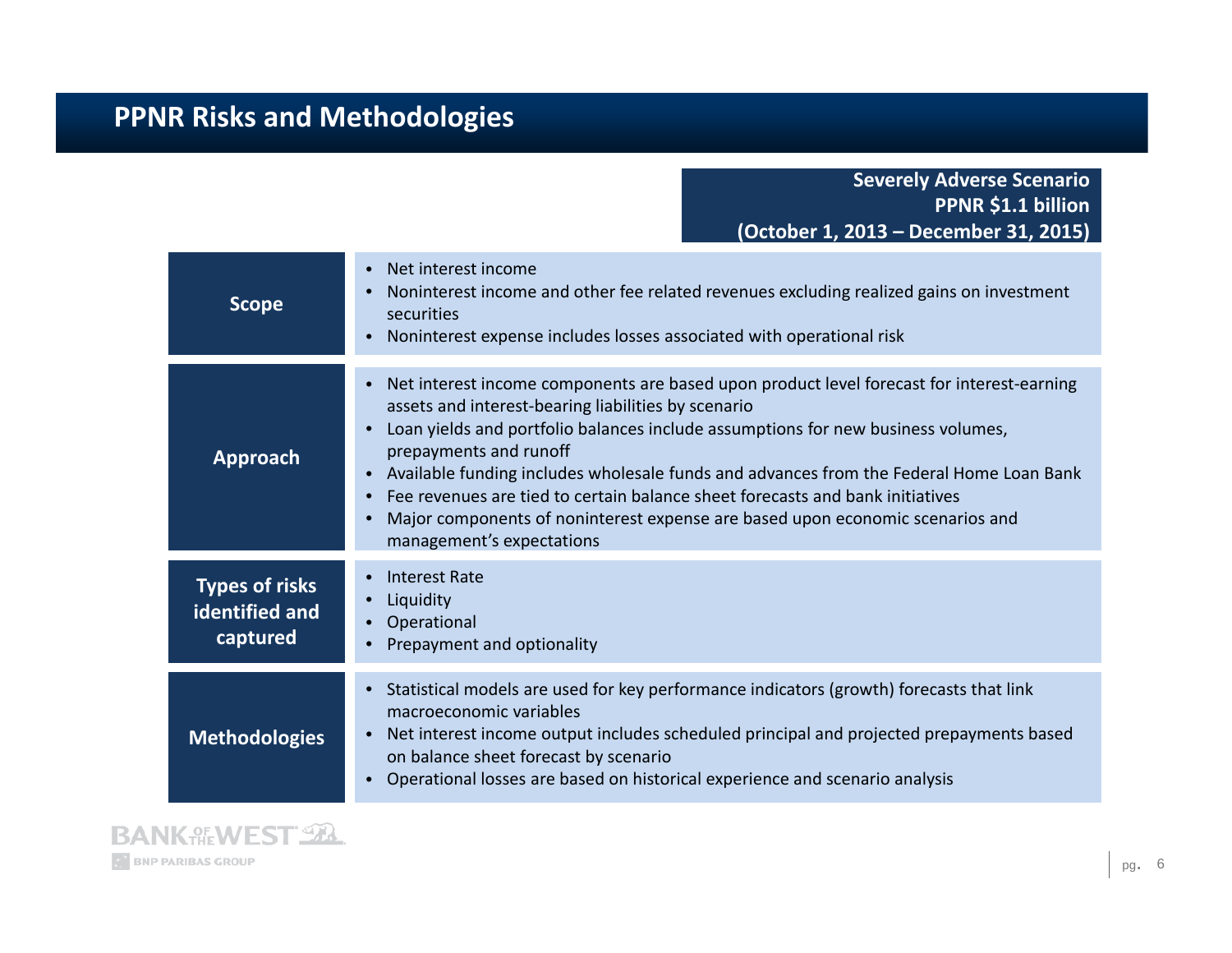## **Other Income Items Risks and Methodologies**

#### **Severely Adverse Scenario Other Revenue \$0.0 billion (October 1, 2013 – December 31, 2015)**

| <b>Scope</b>                                        | Includes the following revenue components not included in PPNR:<br>Net realized gains and losses on the sale of investment securities<br>Other-than-temporary impairment ("OTTI") of investment securities                                                                                                                                                                                                                   |  |  |
|-----------------------------------------------------|------------------------------------------------------------------------------------------------------------------------------------------------------------------------------------------------------------------------------------------------------------------------------------------------------------------------------------------------------------------------------------------------------------------------------|--|--|
| <b>Approach</b>                                     | OTTI projections are based upon CUSIP-level projections<br>Minimal OTTI is expected within our securities portfolio as most of the decline in the value<br>of these assets is expected to be temporary and due to factors other than credit, such as<br>illiquidity and interest rate movements<br>Assumes that we will be able to sell certain securities at a gain as part of our continued<br>management of the portfolio |  |  |
|                                                     | Credit                                                                                                                                                                                                                                                                                                                                                                                                                       |  |  |
| <b>Types of risks</b><br>identified and<br>captured | Liquidity<br>Interest rate<br><b>Market Valuation</b><br>$\bullet$                                                                                                                                                                                                                                                                                                                                                           |  |  |
| <b>Methodologies</b>                                | We use the methods described below in addition to management's judgment for the valuation                                                                                                                                                                                                                                                                                                                                    |  |  |
|                                                     | of our investment security portfolios:<br>Ratings-based approach for U.S. Treasuries and municipal security portfolio<br>valuations<br>Cash flow models for mortgage- and asset-backed securities<br>$\bullet$                                                                                                                                                                                                               |  |  |

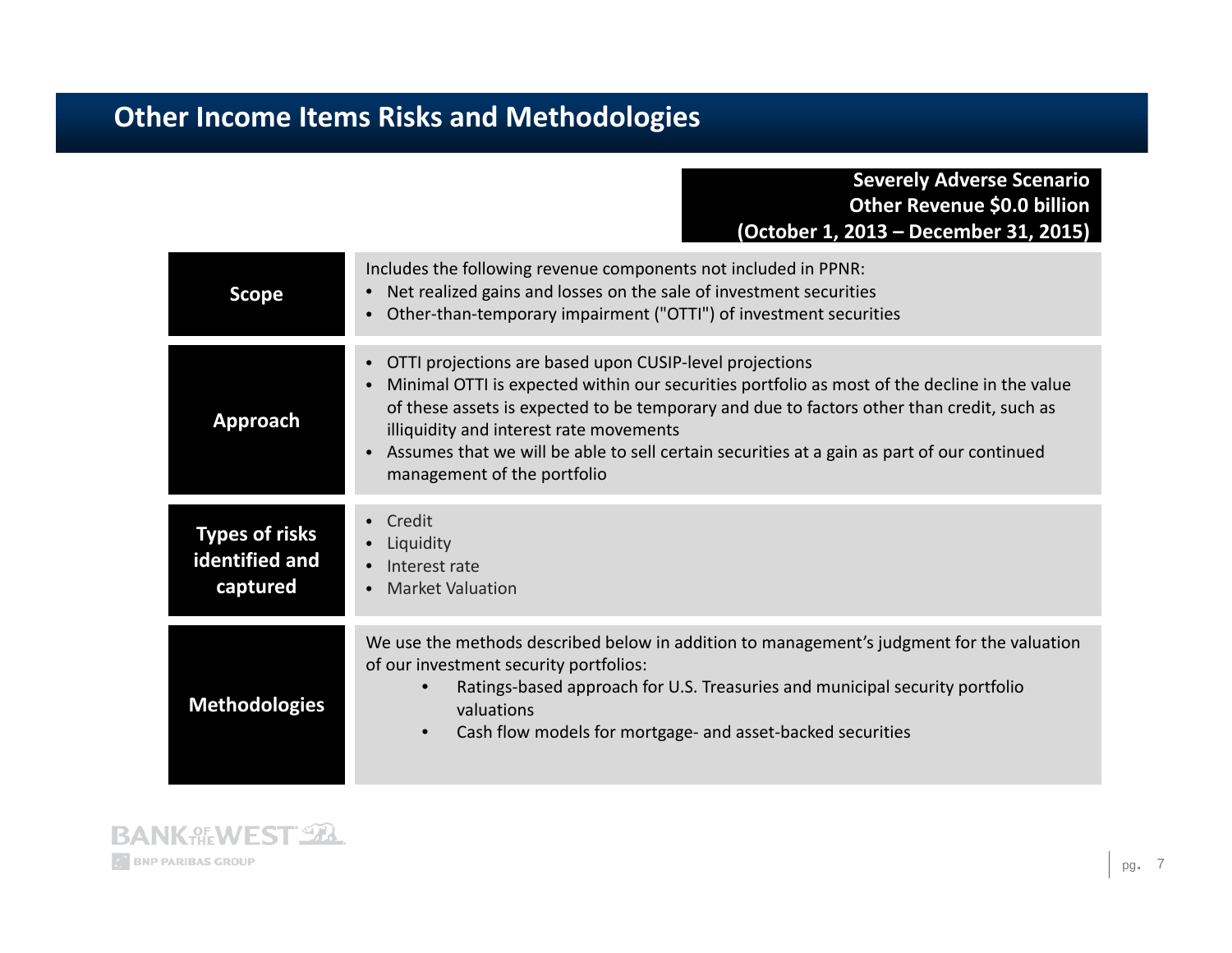## **Provision for Credit Losses Risks & Methodologies**

**Severely Adverse Scenario Provision for Credit Losses \$1.6 billion (October 1, 2013 – December 31, 2015)**

| <b>Scope</b>                                        | Represents inherent credit-related loss retained in the Bank's loan portfolios and related<br>commitments                                                                                                                                                                                                                                                                                                                                                                                                                               |  |  |
|-----------------------------------------------------|-----------------------------------------------------------------------------------------------------------------------------------------------------------------------------------------------------------------------------------------------------------------------------------------------------------------------------------------------------------------------------------------------------------------------------------------------------------------------------------------------------------------------------------------|--|--|
| <b>Approach</b>                                     | Expected losses are based on the composition and characteristics of loans and lines in our<br>portfolio<br>Credit quality is modeled using the probability of default and loss given default with differing<br>methodologies for commercial and consumer loans as follows:<br>• Commercial loans are assessed based upon our internal credit risk ratings and<br>estimated values of collateral<br>Consumer loans are assessed for credit quality by delinguency status, FICO migration<br>$\bullet$<br>and loan-to-value deterioration |  |  |
| <b>Types of risks</b><br>identified and<br>captured | Credit risks, which are impacted by:<br>• Loss severity<br>• Probability of obligor or counterparty<br>• Collateral valuation<br>downgrade or default<br>Changes in commitment utilization<br>Consumer loan transition statuses<br>(current, delinquent, default)                                                                                                                                                                                                                                                                       |  |  |
| <b>Methodologies</b>                                | Statistical analyses that consider the inherent and idiosyncratic characteristics of our<br>portfolio<br>Reflects reserve levels estimated in accordance with accounting standards, regulatory<br>guidance and the Bank's internal accounting policies<br>Losses are not computed based upon banking industry averages and instead consider Bank-<br>specific characteristics such as geography, product mix and collateral requirements                                                                                                |  |  |

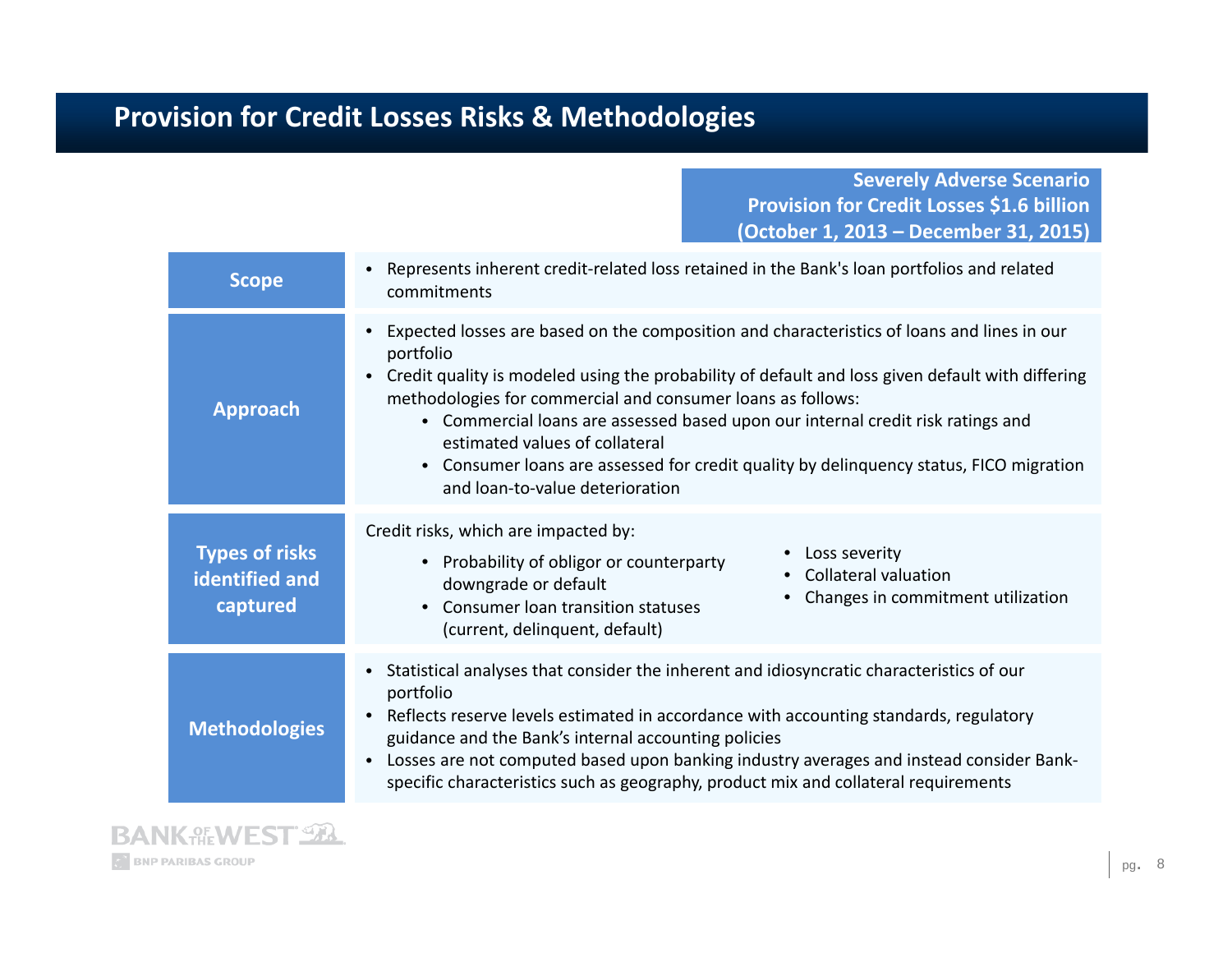## **Capital Ratios and Projections Risks & Methodologies**

**Severely Adverse Scenario Ending Tier <sup>1</sup> Capital \$5.8 billion (as of December 31, 2015)**

| <b>Scope</b>                                        | Tier 1 Capital, Total Risk-Based Capital, Tier 1 Leverage and Tier 1 Common Ratios are<br>computed<br>• Granular forecast of risk-weighted assets                                                                                                                                                                                                                                                                                                                   |
|-----------------------------------------------------|---------------------------------------------------------------------------------------------------------------------------------------------------------------------------------------------------------------------------------------------------------------------------------------------------------------------------------------------------------------------------------------------------------------------------------------------------------------------|
| Approach                                            | Full projection of balance sheet and income statement for each scenario<br>On and off-balance sheet exposures were risk-weighted taking into account the prepayment<br>and other outputs from the modeling process<br>Includes impact of Disallowed Deferred Tax Asset (where appropriate)<br>Changes in capital are reconciled back to the stress testing results<br>Robust internal controls and governance review part of approach<br>Assessment of data quality |
| <b>Types of risks</b><br>identified and<br>captured | Enterprise-wide risk assessment with multiple layers of governance<br>$\bullet$<br>Summary of the Bank's overall Capital Adequacy Process<br>$\bullet$<br>Idiosyncratic portfolio risk and sensitivity analysis<br>Model uncertainty and data assessment<br>Internal controls framework                                                                                                                                                                             |
| <b>Methodologies</b>                                | • Accumulation of all of the Bank's modeling processes for the forecast of the balance sheet,<br>PPNR, losses and other elements<br>Model uncertainty and maturity stage is basis for capital buffer embedded into the process                                                                                                                                                                                                                                      |

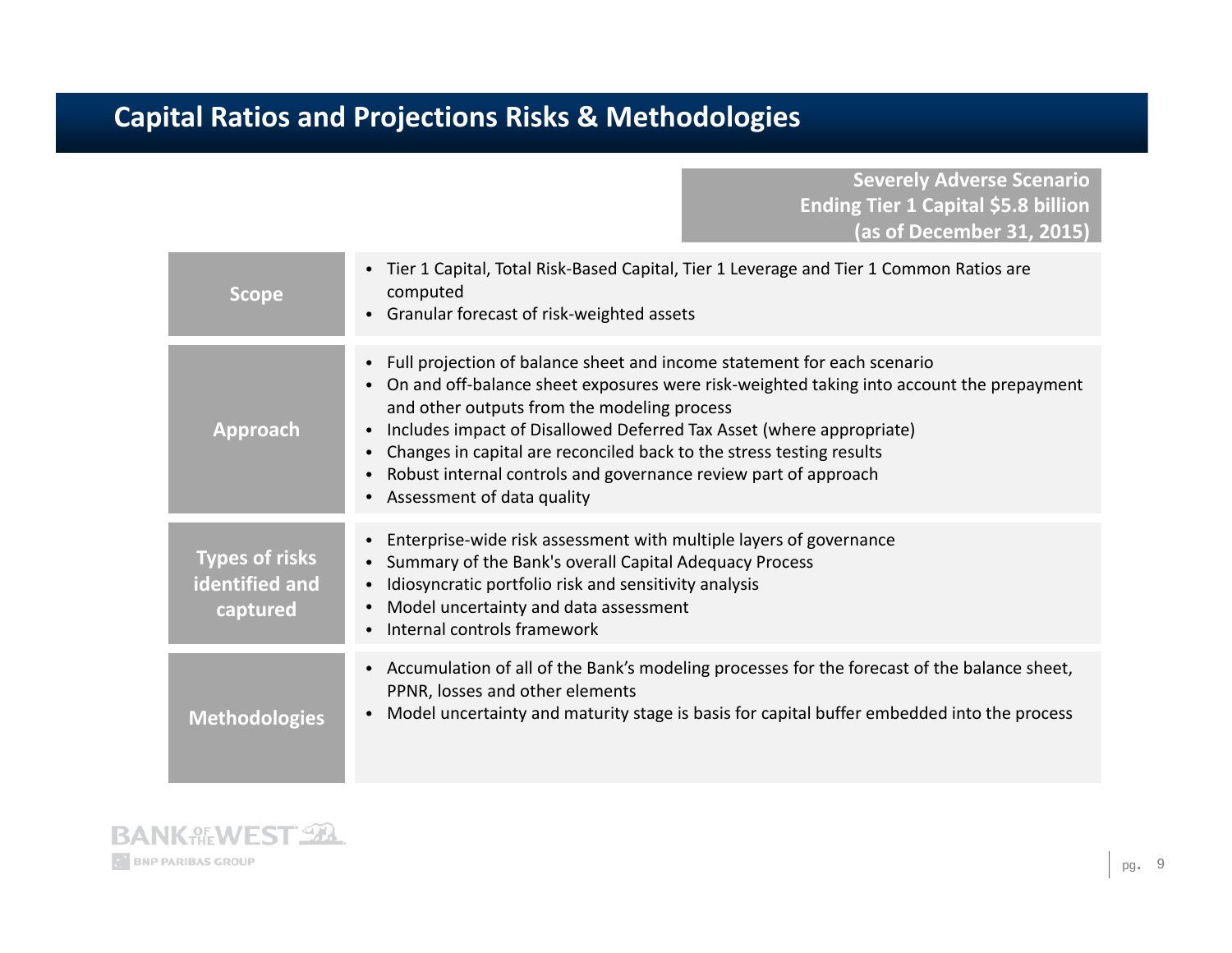### **DFAST Supervisory Severely Adverse Scenario Results**

| Projected Loan Losses by Type of Loans for Q4 2013 through Q4 2015 under the Supervisory<br><b>Severely Adverse Scenario</b> |                                 |                    |  |
|------------------------------------------------------------------------------------------------------------------------------|---------------------------------|--------------------|--|
|                                                                                                                              | 9-Quarter losses<br>in Billions | Loss rate $^{(1)}$ |  |
| Loan losses                                                                                                                  | \$1.2                           | 2.7%               |  |
| First Lien Mortgages, Domestic                                                                                               | 0.1                             | 0.9                |  |
| Junior Liens and HELOCs, Domestic                                                                                            | 0.1                             | 2.8                |  |
| <b>Commercial and Industrial</b>                                                                                             | 0.2                             | 3.2                |  |
| <b>Commercial Real Estate</b>                                                                                                | 0.3                             | 2.5                |  |
| <b>Credit Cards</b>                                                                                                          | 0.0                             | 20.9               |  |
| <b>Other Consumer</b>                                                                                                        | 0.3                             | 2.7                |  |
| <b>Other Loans</b>                                                                                                           | 0.3                             | 3.8                |  |

Note: Totals may not sum due to rounding

(1) Loss rates are calculated by summing the nine quarters of losses and dividing by the nine‐quarter average balance for <sup>a</sup> given loan portfolio.

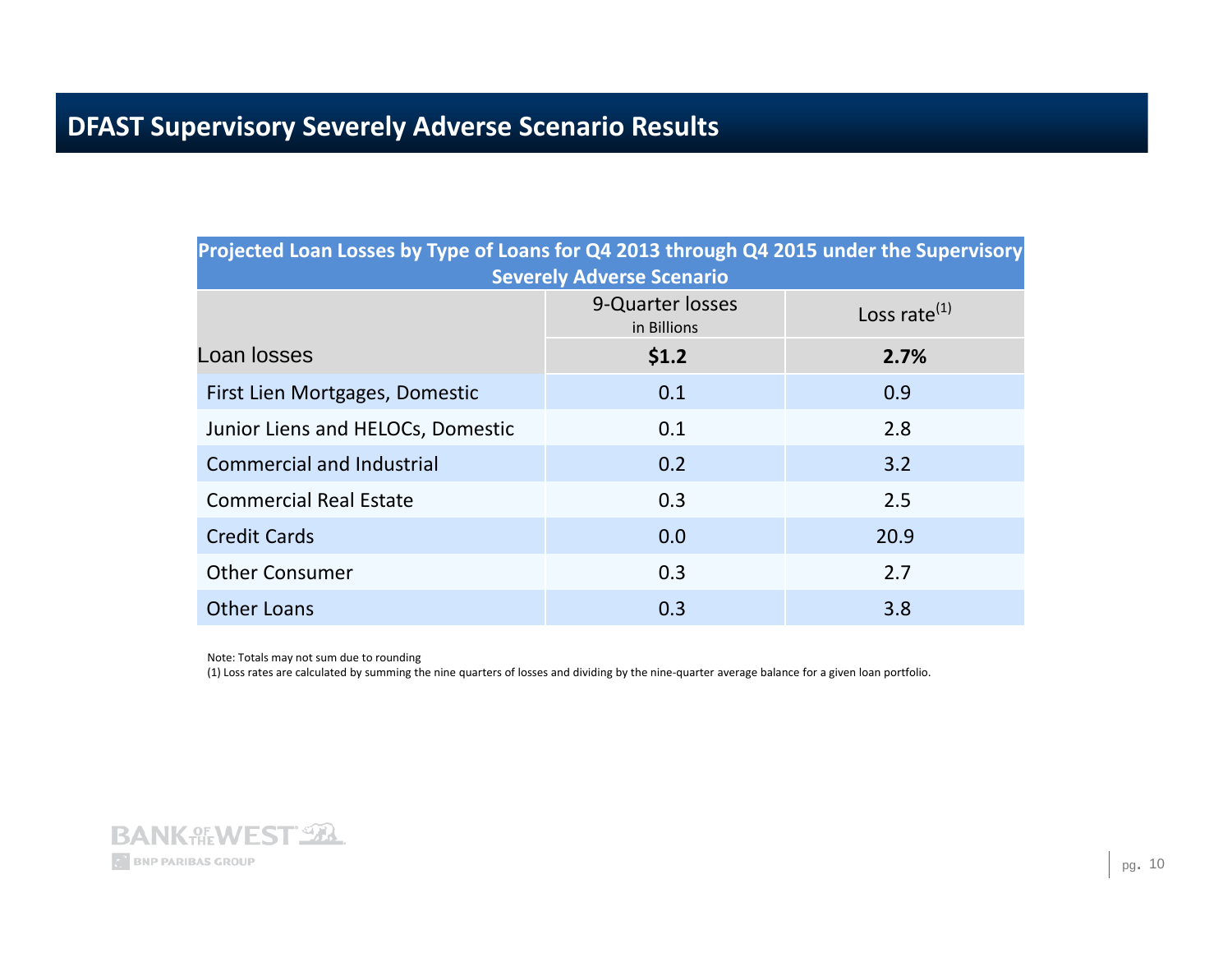### **DFAST Supervisory Severely Adverse Scenario Results**

| <b>Calculated Capital Ratios</b>      |        |                                |              |                             |
|---------------------------------------|--------|--------------------------------|--------------|-----------------------------|
|                                       | Actual | <b>Stressed Capital Ratios</b> |              | Well-Capitalized            |
|                                       | 3Q13   | 4Q15                           | Lowest $(4)$ | Requirements <sup>(5)</sup> |
| Tier 1 Common Ratio <sup>(1)</sup>    | 14.7%  | 11.6%                          | 11.6%        | $5.0\%^{(1)}$               |
| Tier 1 Capital Ratio                  | 14.7   | 11.6                           | 11.6         | 6.0                         |
| <b>Total Risk-based Capital Ratio</b> | 16.0   | 12.9                           | 12.9         | 10.0                        |
| Tier 1 Leverage Ratio                 | 12.7   | 9.7                            | 9.7          | 5.0                         |

**Bank of the West Cumulative P&L Metrics (4Q13 through 4Q15)**

|                                          | $(5$ in billions) |
|------------------------------------------|-------------------|
| Pre-provision net revenue <sup>(2)</sup> | \$1.1             |
| Other revenues $(3)$                     | 0.0               |
| Provision for loan and lease losses      | 1.6               |
| Net income (loss) before taxes           | (0.5)             |

(1) Tier 1 Common Capital is a non-GAAP financial measure used by banking regulators, investors and analysts and is presented for informational purposes only. Tier 1 Common Capital is defined as Tier 1 Capital less elements of Tier 1 Capital not in the form of common equity, such as perpetual preferred stock, noncontrolling interests in subsidiaries and trust preferred capital debt securities. The Tier 1 Common Ratio was computed by dividing Tier 1 Capital by risk‐weighted assets, as defined by the general capital standards. The Federal Reserve's Comprehensive Capital Analysis and Review ("CCAR") capital rule requires Bank Holding Company's to demonstrate their ability to maintain a Tier 1 Common Ra tio above 5.0%.

(2) Pre-provision net revenue (PPNR) includes operational risk losses and excludes net realized gains and other-than-temporary impairment within the securities portfolio.

(3) Includes net reali zed gains and losses, including other‐tha <sup>n</sup>‐tempora ry impai rment wi thin the inves tment securi ties portfolio.

(4) Lowest capital ratio over the nine quarter projection horizon.

(5) Requirements to be well-capitalized under prompt corrective action provision. These ratios are in excess of the minimum requirements for the FDIC's capital adequacy purposes.